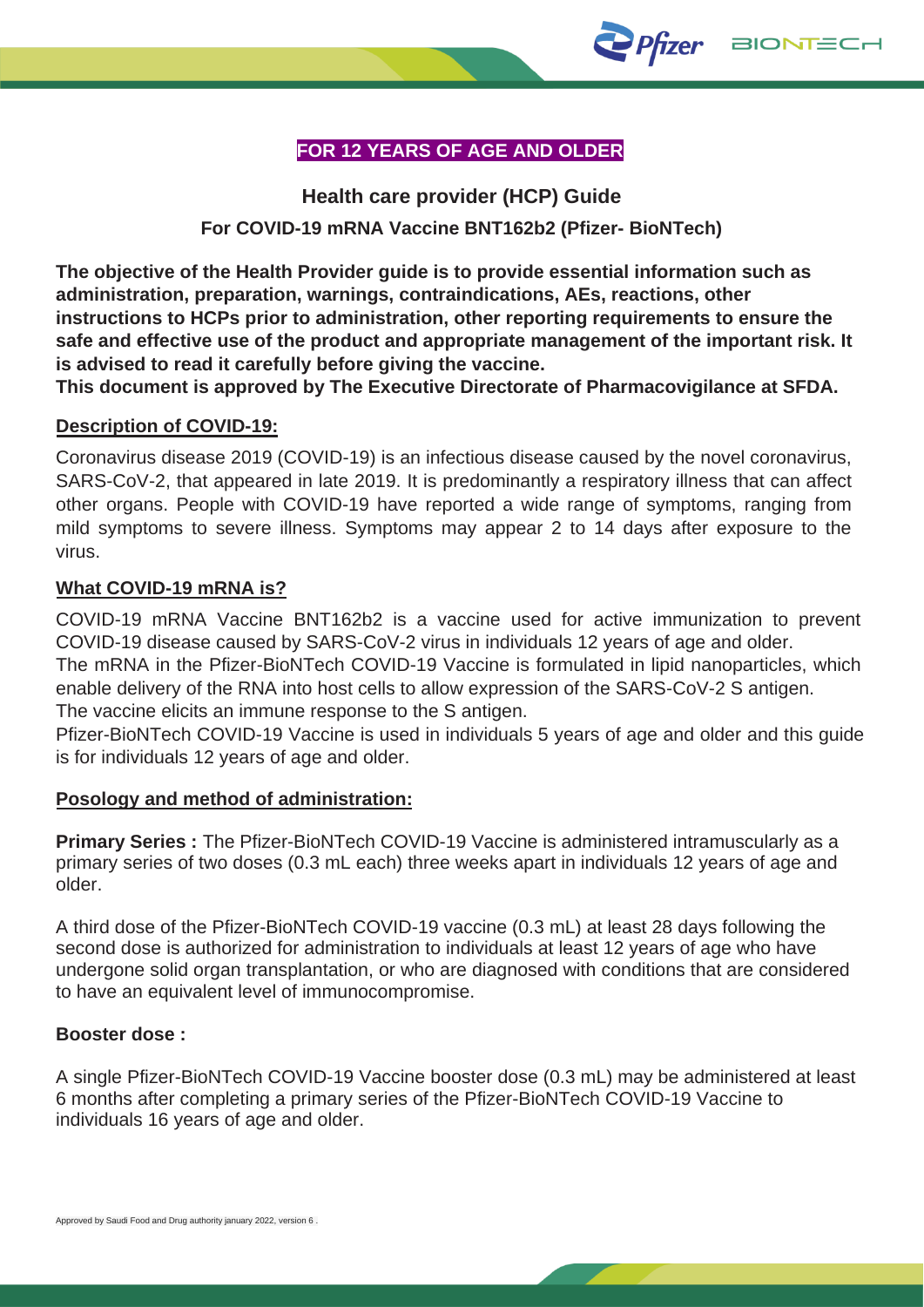A single booster dose of the Pfizer-BioNTech COVID-19 Vaccine may be administered to individuals 18 years of age and older as a heterologous booster dose following completion of primary vaccination with another authorized COVID-19 vaccine. dosing interval for the heterologous booster dose is the same as that authorized for a booster dose of the vaccine used for primary vaccination.

*Pfizer* 

**BIONTECH** 

Pfizer-BioNTech COVID-19 Vaccine intended for individuals 12 years of age and older should not be used for individuals 5 through 11 years of age because of the potential for vaccine administration errors, including dosing errors.

#### **Adverse reaction:**

#### **General disorder:**

Injection site pain, fatigue, chills, pyrexia, injection site swelling, Injection site redness, Malaise and injection site pruritus.

#### **Blood and lymphatic system disorder:**

Lymphadenopathy.

#### **Immune system disorders:**

Anaphylaxis, hypersensitivity.

#### **Psychiatric disorders:**

Insomnia.

#### **Nervous system disorders:**

Headache, dizziness, hypoesthesia acute peripheral facial paralysis.

#### **Gastrointestinal disorder common:**

Nausea, vomiting, diarrhea.

### **Musculoskeletal and connective tissue disorder:**

Arthralgia, myalgia and pain in extremity.

#### **Cardiovascular disorder:**

Myocarditis and pericarditis have been reported following administration of the Pfizer-BioNTech COVID-19 Vaccine outside of clinical trials.

#### **Observation time after vaccine administration:**

There are 2 formulations of Pfizer-BioNTech COVID-19 Vaccine authorized for use in individuals 12 years of age and older **(purple and gray)** cap vials. The purple cap vials to be diluted before use while gray color cap vials are ready to use.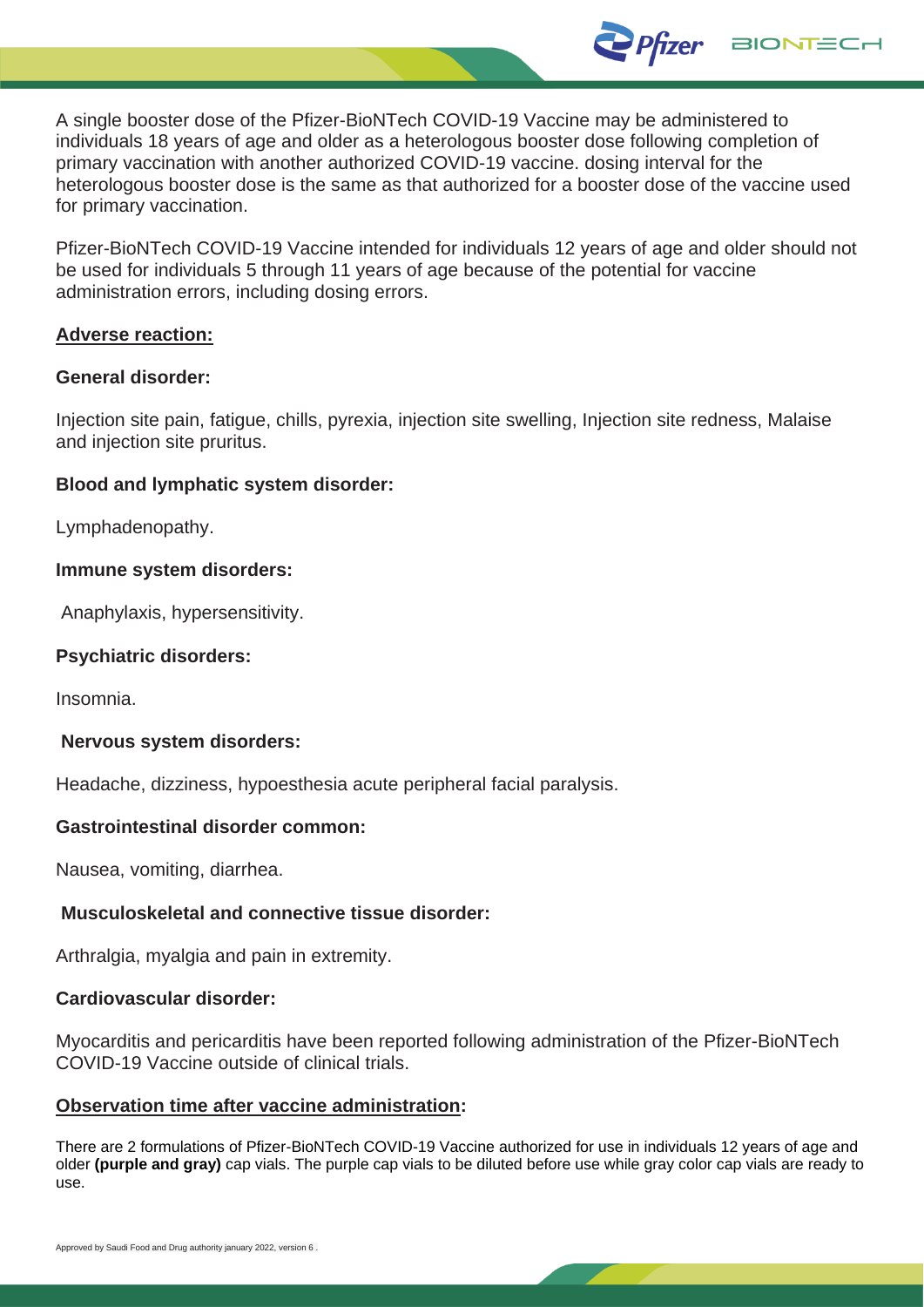Vaccine recipients should be monitored for **15 minutes** after vaccination, with a longer observation period when indicated after clinical assessment.

**Pfizer** 

**BIONTECH** 

# **Preparation:**

- The multi-dose vial is stored frozen and must be thawed prior to dilution.
- Vials may be thawed in the refrigerator [2ºC to 8ºC (35ºF to 46ºF)] or at room temperature [up to 25ºC (77ºF)] (see Storage and Handling).
- Prior to dilution, the thawed suspension may contain white to off-white opaque amorphous particles.
- Dilute the vial contents using 1.8 mL of ONLY 0.9% Sodium Chloride Injection, USP to form the
- Pfizer-BioNTech COVID-19 Vaccine.
- Only use 0.9% Sodium Chloride Injection, USP as the diluent. The diluent is not packaged with the vaccine and must be sourced separately. Do not use bacteriostatic 0.9% Sodium Chloride Injection or any other diluent.
- After dilution, vials of Pfizer-BioNTech COVID-19 Vaccine contain six doses of 0.3mL of vaccine. Low dead-volume syringes and/or needles can be used to extract six doses from a
- single vial. If standard syringes and needles are used, there may not be sufficient volume to extract a sixth dose from a single vial. Irrespective of the type of syringe and needle.
- Each dose must contain 0.3 mL of vaccine. IfThe amount of vaccine remaining in the vial cannot provide a full dose of 0.3 mL, discard the vial and content.
- Do not pool excess vaccine from multiple vials.
- After dilution, the vaccine will be an off-white suspension. Inspect vials to confirm there are no particulates and no discoloration is observed. If particulates or discoloration are observed, discard the vial.
- Strictly adhere to aseptic technique.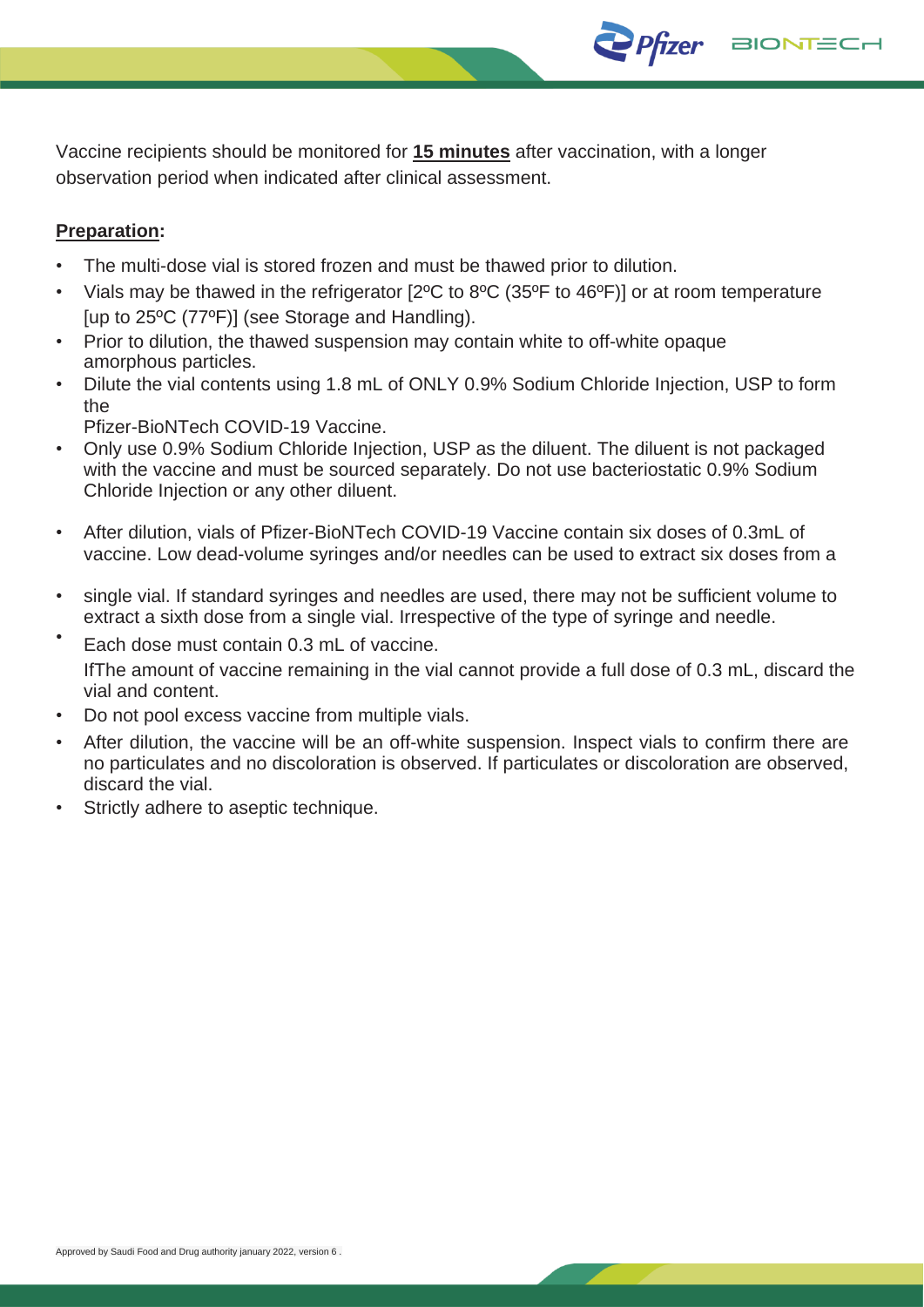

| <b>DILUTE BEFORE USE</b>                                                |                                                                                                                                                                                                                                                                                                                                        |
|-------------------------------------------------------------------------|----------------------------------------------------------------------------------------------------------------------------------------------------------------------------------------------------------------------------------------------------------------------------------------------------------------------------------------|
| No more than<br>2 hours at room<br>temperature<br>(up to 25 °C / 77 °F) | Remove a thawed vial of Pfizer-BioNTech<br>$\bullet$<br>COVID-19 Vaccine from the refrigerator<br>and allow it to come to room temperature.<br>If using a frozen vial of Pfizer-BioNTech<br>$\bullet$<br>COVID-19 Vaccine, thaw for 30 minutes at<br>room temperature.<br>Vials at room temperature must be diluted<br>within 2 hours. |
|                                                                         | Invert gently 10 times to mix.<br>Do not shake.                                                                                                                                                                                                                                                                                        |
| .8 mL of 0.9% sodium<br>chloride injection                              | Obtain sterile 0.9% Sodium Chloride<br>Injection, USP.<br>Cleanse the vial stopper with a single-use<br>$\bullet$<br>antiseptic swab.<br>Add 1.8 mL of 0.9% Sodium Chloride<br>$\bullet$<br>Injection, USP into the Pfizer-BioNTech<br>COVID-19 Vaccine vial using a needle 21-<br>gauge or narrower.                                  |
| ull back plunger to 1.8 mi<br>to remove air from vial<br>TWE!           | Equalize vial pressure before removing<br>the needle from the vial by withdrawing<br>1.8 mL air into the empty diluent syringe.                                                                                                                                                                                                        |
| Gently x 10                                                             | Gently invert the vial containing the Pfizer-<br>BioNTech COVID-19 Vaccine 10 times to<br>mix.<br>Do not shake.                                                                                                                                                                                                                        |

'n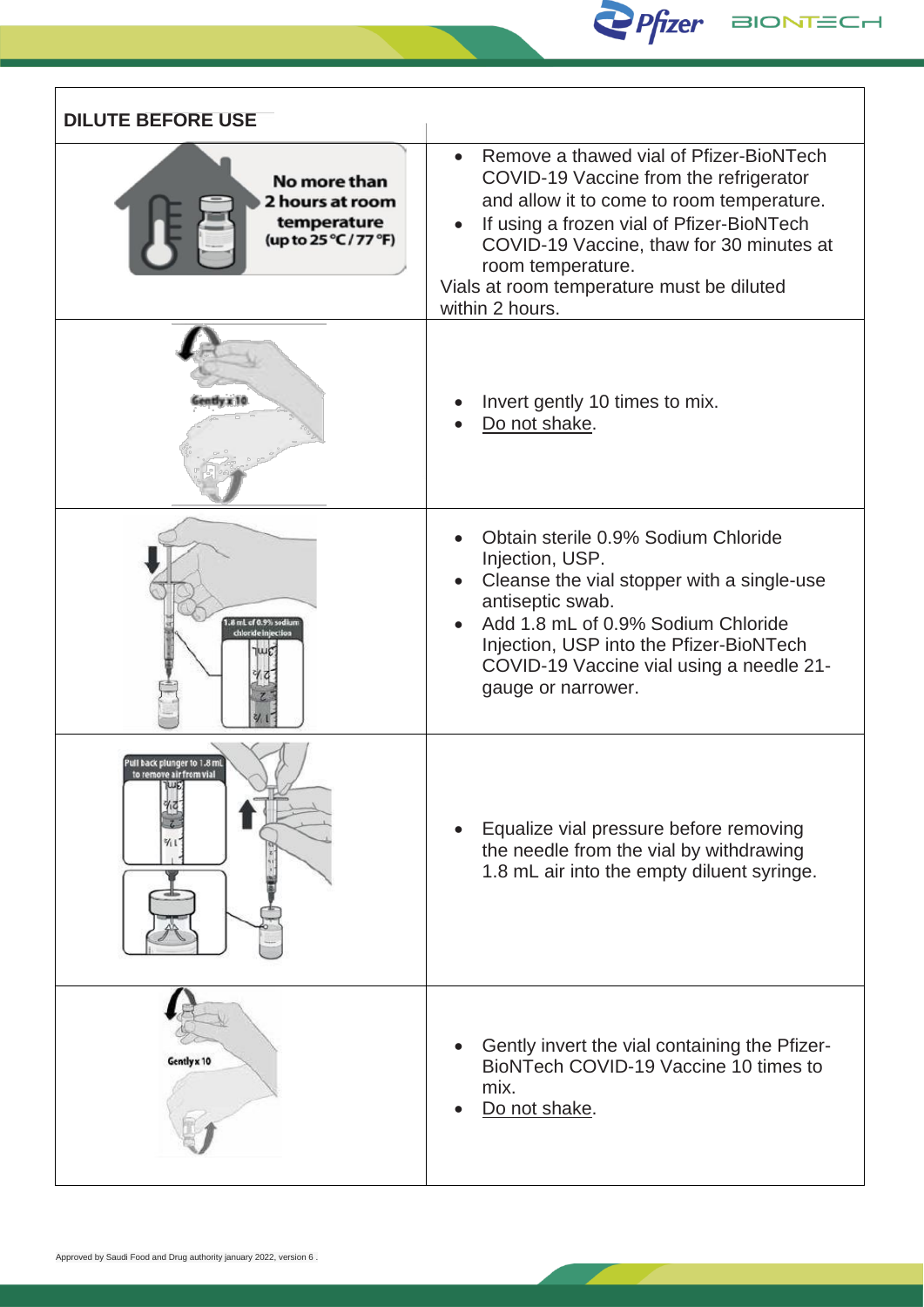



# **Special warnings, precautions and contraindication:**

### **Contraindications**

Do not administer Pfizer-BioNTech COVID -19 Vaccine to individuals with known history of a severe allergic reaction (e.g., anaphylaxis) to any component of the Pfizer-BioNTech COVID-19 Vaccine.

See Full (Summary of product characteristics of vaccines).

## **Special Warnings and precautions for use:**

- As with all injectable vaccines, appropriate medical treatment and supervision should always be readily available in case of a rare acute anaphylactic reaction occurs following administration of Pfizer-BioNTech COVID-19 Vaccine.
- A second dose of the vaccine should not be given to those who have experienced anaphylaxis to the first dose of the vaccine.
- Anxiety-related reactions, including vasovagal reactions (syncope), hyperventilation or stress-related reactions may occur in association with vaccination as a psychogenic response to the needle injection. It is important that precautions are in place to avoid injury from fainting.
- The administration of COVID-19 mRNA Vaccine BNT162b2 should be postponed in individuals suffering from acute severe febrile illness.
- The vaccine should be given with caution in individuals receiving anticoagulant therapy or those with thrombocytopenia or any coagulation disorder (such as haemophilia) because bleeding or bruising may occur following an intramuscular administration in these individuals.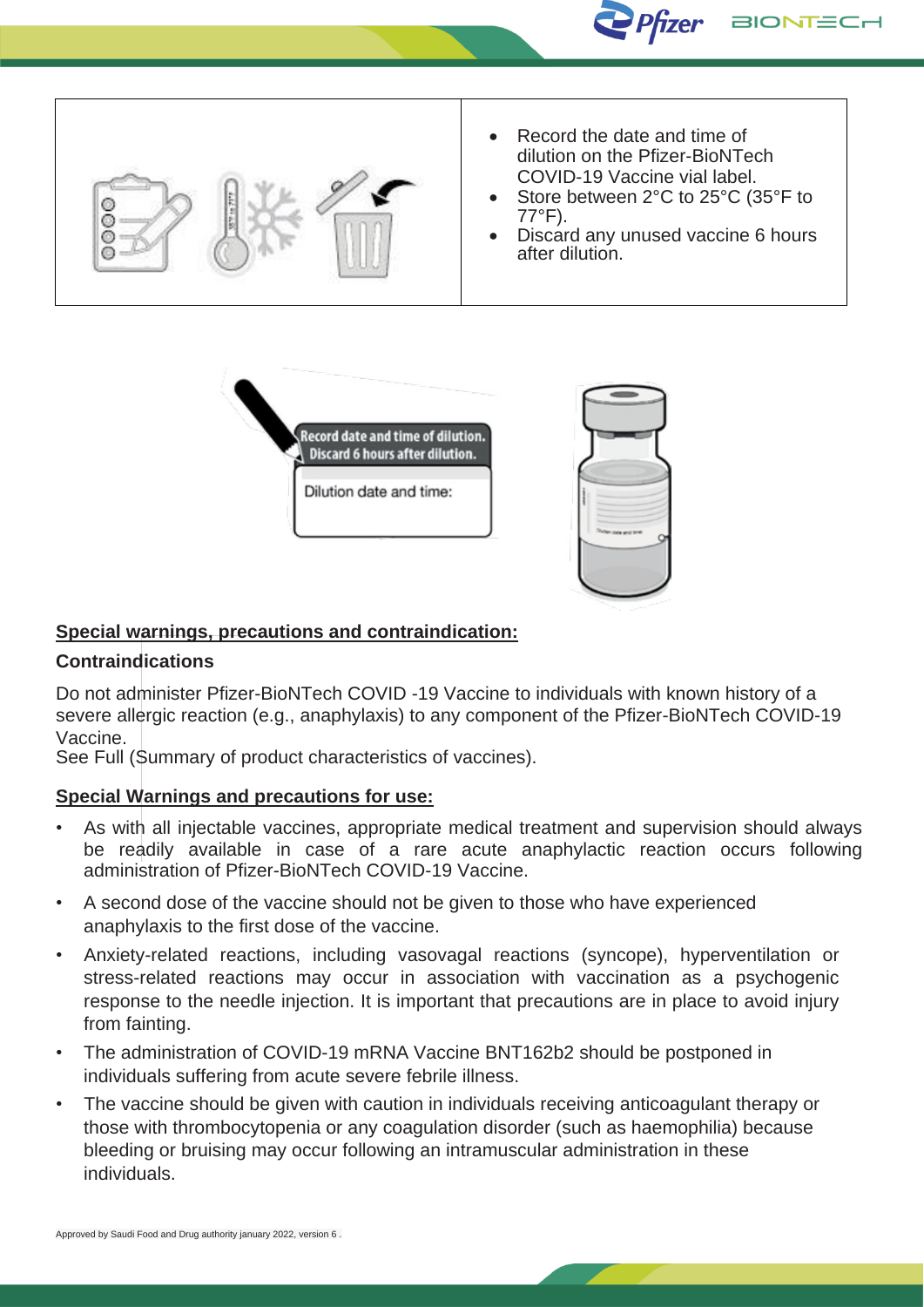- Immunocompromised persons (such as HIV patients), including individuals receiving immunosuppressant therapy, may have a diminished immune response to the Pfizer-BioNTech COVID-19 Vaccine.
- Pfizer-BioNTech COVID-19 Vaccine may not protect all vaccine recipients. individuals may not be fully protected until 7 days after their second dose of vaccine.

*Pfizer* 

**BIONTEC** 

## **Myocarditis and Pericarditis:**

Reports of adverse events following use of the Pfizer-BioNTech COVID-19 Vaccine under EUA suggest increased risks of myocarditis and pericarditis, particularly following the second dose. Typically, onset of symptoms has been within a few days following receipt of the Pfizer-BioNTech COVID-19 Vaccine. Available data from short-term follow-up suggest that most individuals have had resolution of symptoms, but information is not yet available about potential long-term sequelae. The decision to administer the Pfizer-BioNTech COVID-19 Vaccine to an individual with a history of myocarditis or pericarditis should take into account the individual's clinical circumstances.

### **Special population:**

Emergency Use Authorization of this formulation of Pfizer-BioNTech COVID-19 Vaccine, supplied in multiple dose vials with purple caps, in adolescents 12 through 17 years of age is based on safety and effectiveness data in this age group and in adults.

For individuals 5 through 11 years of age, a different presentation and formulation of the Pfizer-**BioNTech** 

Pfizer-BioNTech COVID-19 Vaccine does not include use in individuals younger than 5 years of age.

### **Geriatric:**

Clinical studies of Pfizer-BioNTech COVID-19 Vaccine include participants 65 years of age and older and their data contributes to the overall assessment of safety and efficacy.

### **Pregnancy and Breast-feeding:**

- There is currently no scientific evidence that the vaccine is safe for pregnant or breastfeeding women However, the vaccine should not be withheld from pregnant and breastfeeding women with high risk.
- Administration of the vaccine in pregnancy should only be considered when the potential benefits outweigh any potential risks for the mother and fetus.
- In a reproductive and developmental toxicity study, 0.06 mL of a vaccine formulation containing the same quantity of nucleoside-modified messenger ribonucleic acid (mRNA) (30 mcg) and other ingredients included in a single human dose of Pfizer-BioNTech COVID-19 Vaccine was administered to female rats by the intramuscular route on four occasions: 21 and 14 days prior to mating, and on gestation days 9 and 20. No vaccine-related adverse effects on female fertility, fetal development, or postnatal development were reported in the study.
- Health care providers should review the available data on risks and benefits of vaccination with pregnant patients, including the risks of not getting vaccinated in the context of the individual patient's current health status, and risk of exposure, including the possibility for exposure at work or home.
- Health care providers are encouraged to be up to date with the new safety recommendation about COVID-19 vaccines.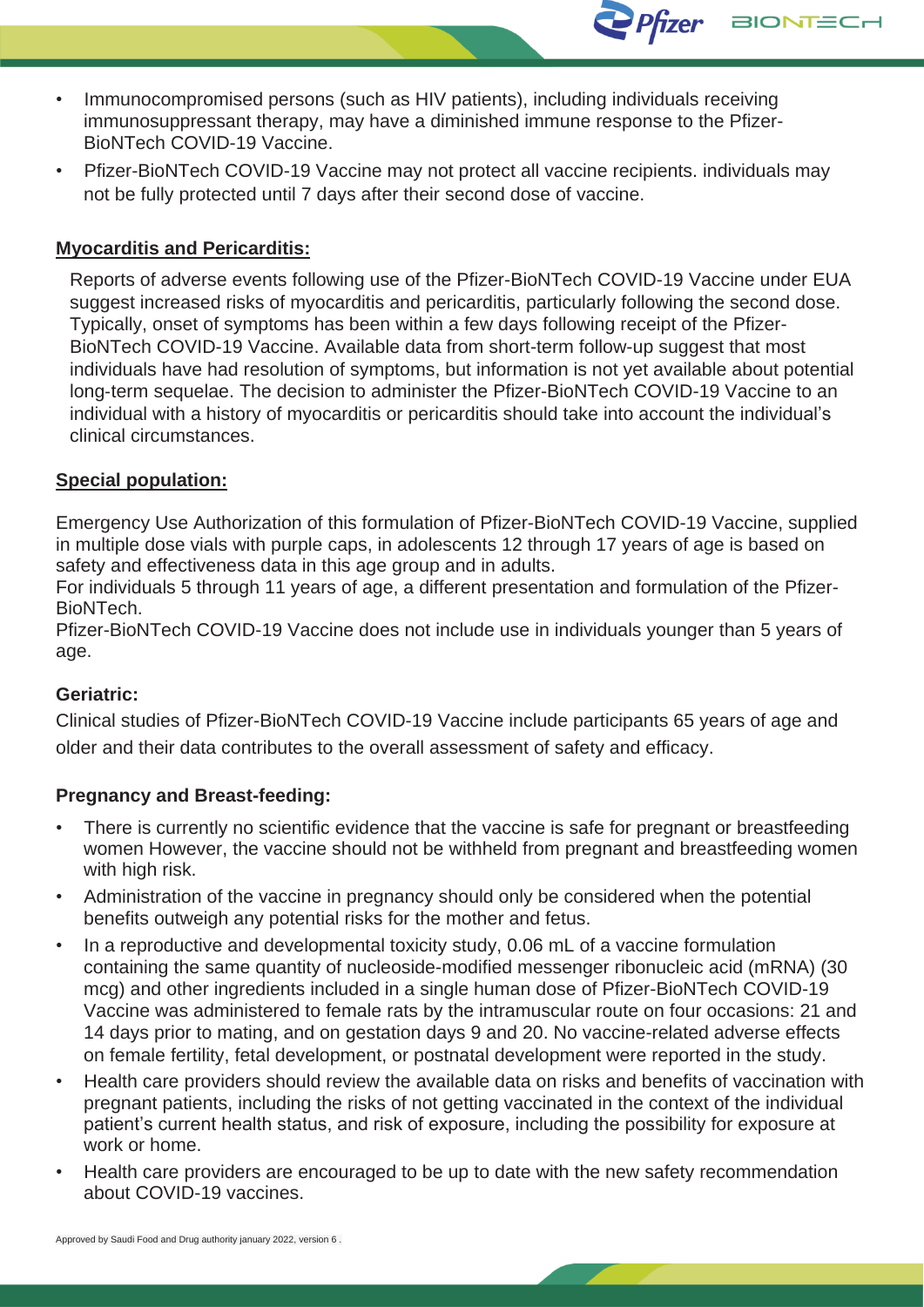## **Interaction:**

Concomitant administration of COVID-19 mRNA Vaccine BNT162b2 with other vaccines has not been studied. Do not mix COVID-19 mRNA Vaccine BNT162b2 with other vaccines/products in the same syringe.

Pfizer BIONTECH

### **Storage and handling:**

### • Frozen Vials Prior to Use

Cartons of Pfizer-BioNTech COVID-19 Vaccine Multiple Dose Vials arrive in thermal containers with dry ice. Once received, remove the vial cartons immediately from the thermal container and preferably store in an ultra-low temperature freezer between -80ºC to -60ºC (-112ºF to -76ºF) until shelf life of vials which is 9 months from the manufacturing date. Alternatively, vials may be stored at -25°C to -15°C (-13°F to 5°F) for up to 2 weeks. Vials must be kept frozen and protected from light until ready to use. Vials stored at -25°C to -15°C (-13°F to 5°F) for up to 2 weeks may be returned one time to the recommended storage condition of -80ºC to -60ºC (-112ºF to -76ºF). Total cumulative time the vials are stored at -25°C to -15°C (-13°F to 5°F) should be tracked and should not exceed 2 weeks.

• Transportation of Frozen Vials

If local redistribution is needed and full cartons containing vials cannot be transported at -90°C to -60 $^{\circ}$ C (-130 $^{\circ}$ F to -76 $^{\circ}$ F), vials may be transported at -25 $^{\circ}$ C to -15 $^{\circ}$ C (-13 $^{\circ}$ F to 5 $^{\circ}$ F). Any hours used for transport at -25°C to -15°C (-13°F to 5°F) count against the 2 weeks limit for storage at -25°C to -15°C (-13°F to 5°F). Frozen vials transported at -25°C to -15°C (-13°F to 5°F) may be returned one time to the recommended storage condition of -80ºC to -60ºC (- 112ºF to -76ºF).

• Thawed Vials Before Dilution

Thawed Under Refrigeration.

Thaw and then store undiluted vials in the refrigerator [2ºC to 8ºC (35ºF to 46ºF)] for up to 31 days. A carton of 25 vials or 195 vials may take up to 2 or 3 hours, respectively, to thaw in the refrigerator, whereas a fewer number of vials will thaw in less time.

• Thawed at Room Temperature

For immediate use, thaw undiluted vials at room temperature [up to 25ºC (77ºF)] for 30 minutes. Thawed vials can be handled in room light conditions. Vials must reach room temperature before dilution.

### **Undiluted vials may be stored at room temperature for no more than 2 hours.**

• **Transportation of Thawed Vials**

Available data support transportation of one or more thawed vials at 2°C to 8°C (35°F to 46°F) for up to 12 hours. Any hours used for transport at 2°C to 8°C (35°F to 46°F) count against the 31 days limit for storage at 2°C to 8°C (35°F to 46°F).

### • **Vials After Dilution**

After dilution, store vials between 2°C to 25°C (35°F to 77°F) and use within 6 hours from the time of dilution. During storage, minimize exposure to room light, and avoid exposure to direct sunlight and ultraviolet light. Any vaccine remaining in vials must be discarded after 6 hours.

Do not refreeze.

• **Refer to SPC for further information.**